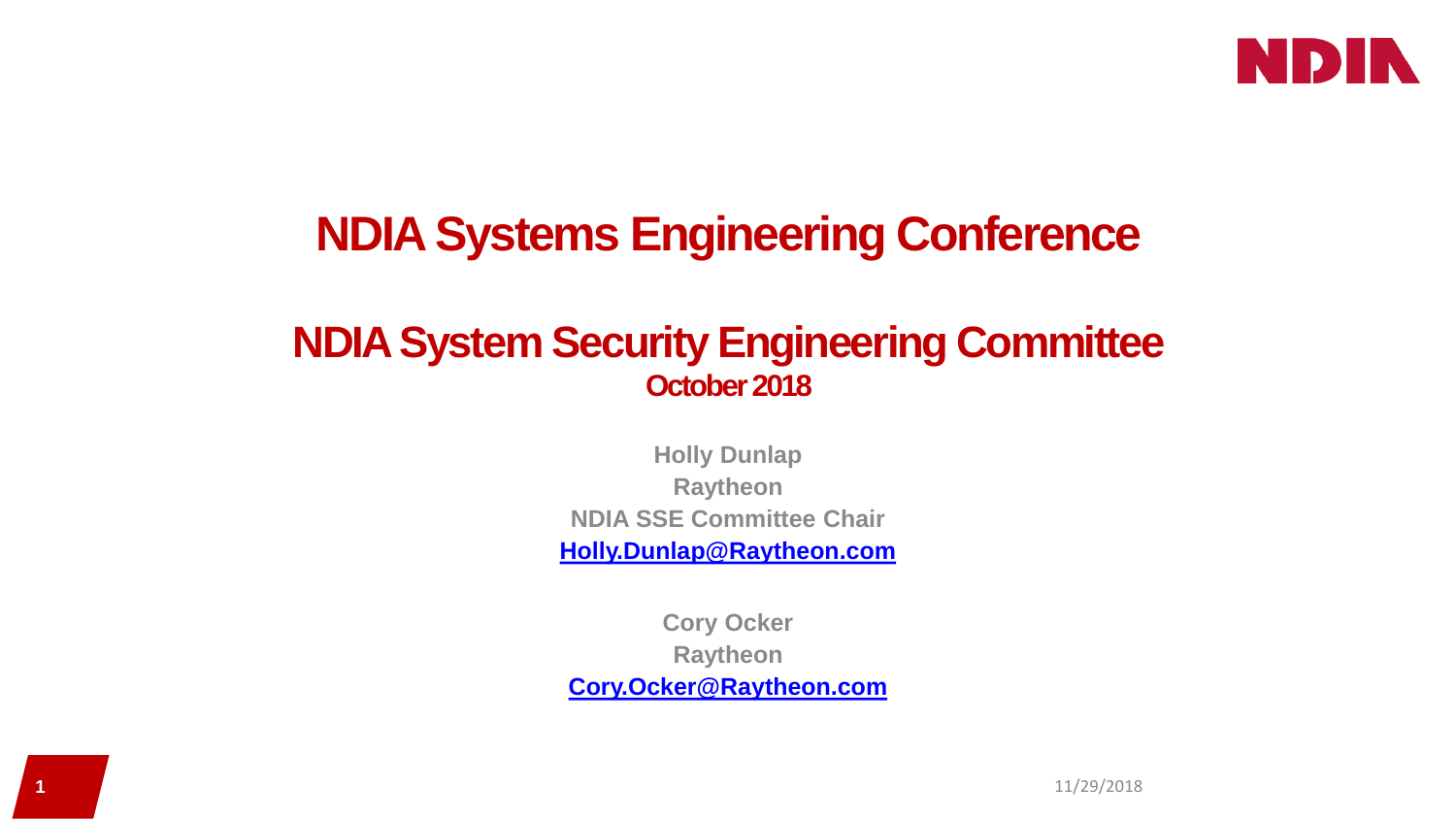### **Welcome**



- **Review NDIA SSE Committee Charter**
- **Introductions**
- **System Security Engineering Committee 2018 Accomplishments**
- **Formulating a 2020 Early Spring System Security Symposium sponsored by NDIA, INCOSE & IEEE**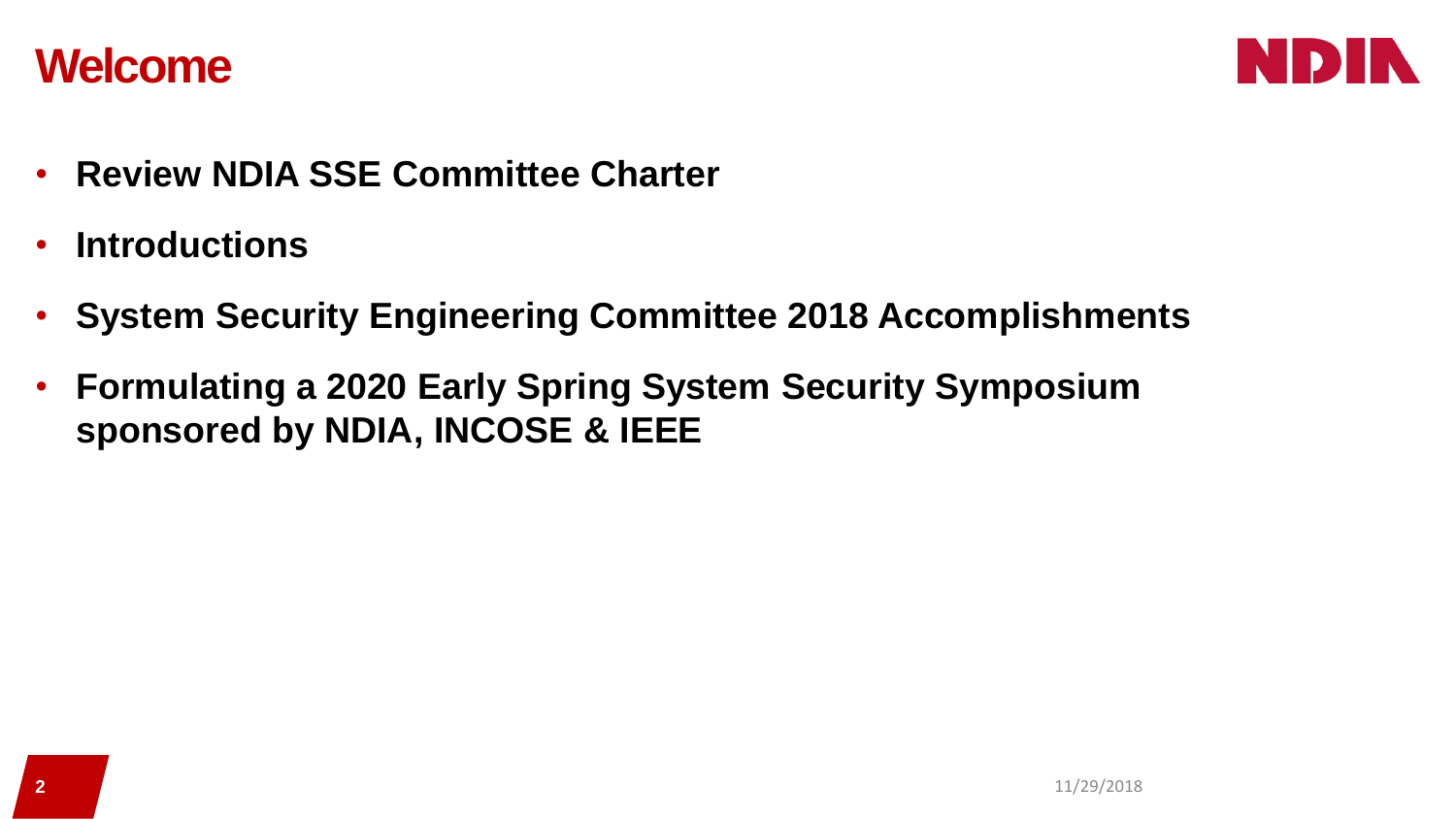# **System Security Engineering Committee Mission**

### **Mission**

*To promote System Security Engineering integration into the Systems Engineering and Mission Assurance processes in the Department of Defense (DoD) acquisition of weapon systems***.** *To foster the development of System Security Engineering methods, tools, techniques, and processes required for the role of System Security Engineers. To provide a forum for the open exchange of ideas and concepts between government, industry, \*FFRDC and academia. To develop a new understanding of System Security Engineering and the critical role it plays to ensure system survivability in a cyber contested environment.*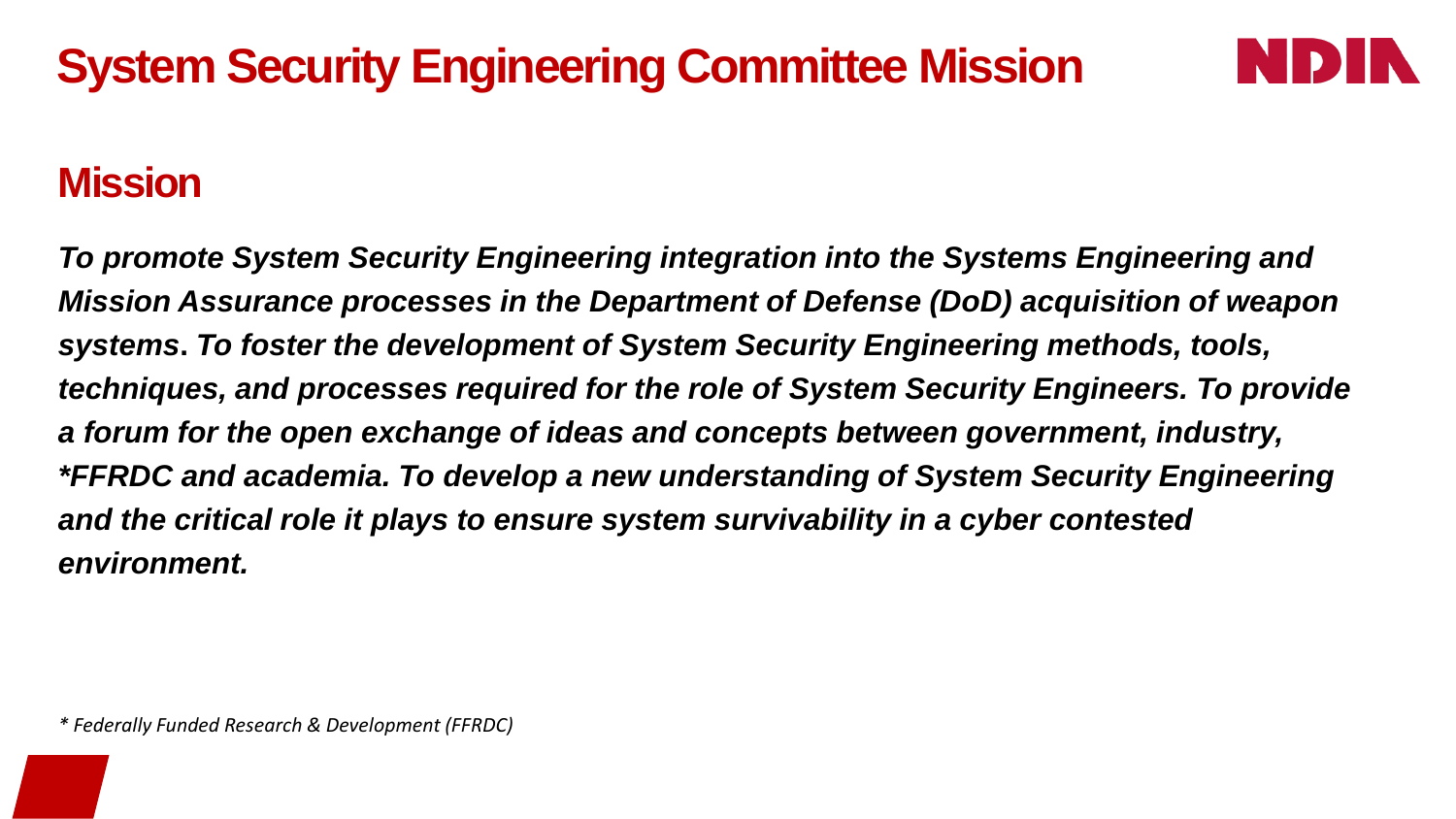# **System Security Engineering Committee Mission**



#### **Goals**

*The System Security Engineering (SSE) Committee seeks to:*

- *Advance SSE technical and business practices within the aerospace and defense industry.*
- *Focuses on improving delivered system security performance including survivability, resiliency, and affordability.*
- *Promote and emphasize excellence in systems security engineering throughout the program life cycle and across engineering and non-engineering disciplines required for a holistic approach to system security and program protection.*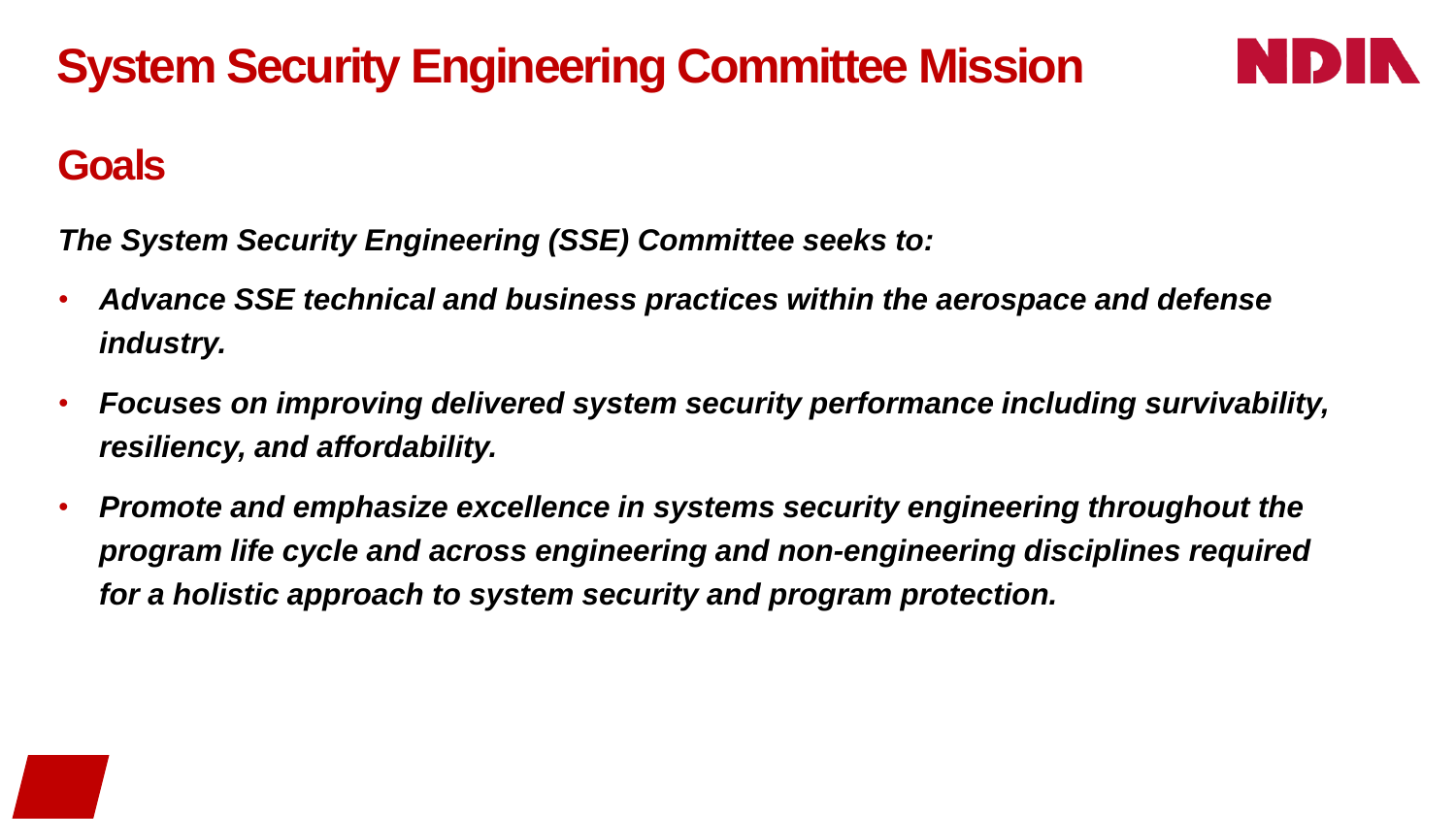# **System Security Engineering Committee**



## **Objectives**

- *Lead projects in areas that challenge the role and responsibility unique to System Security Engineering.*
	- *Projects may include but are not limited to providing a system security engineering industry perspective on draft or current System Security Engineering relevant government policies, government instructions, industry standards, industry best practices, customer requirements, risk management, etc.*
- *Support security specialty projects and initiatives by providing a system security engineering perspective.*
- *Encourage and promote the advancement, education, and skill development of the role of system security engineering.*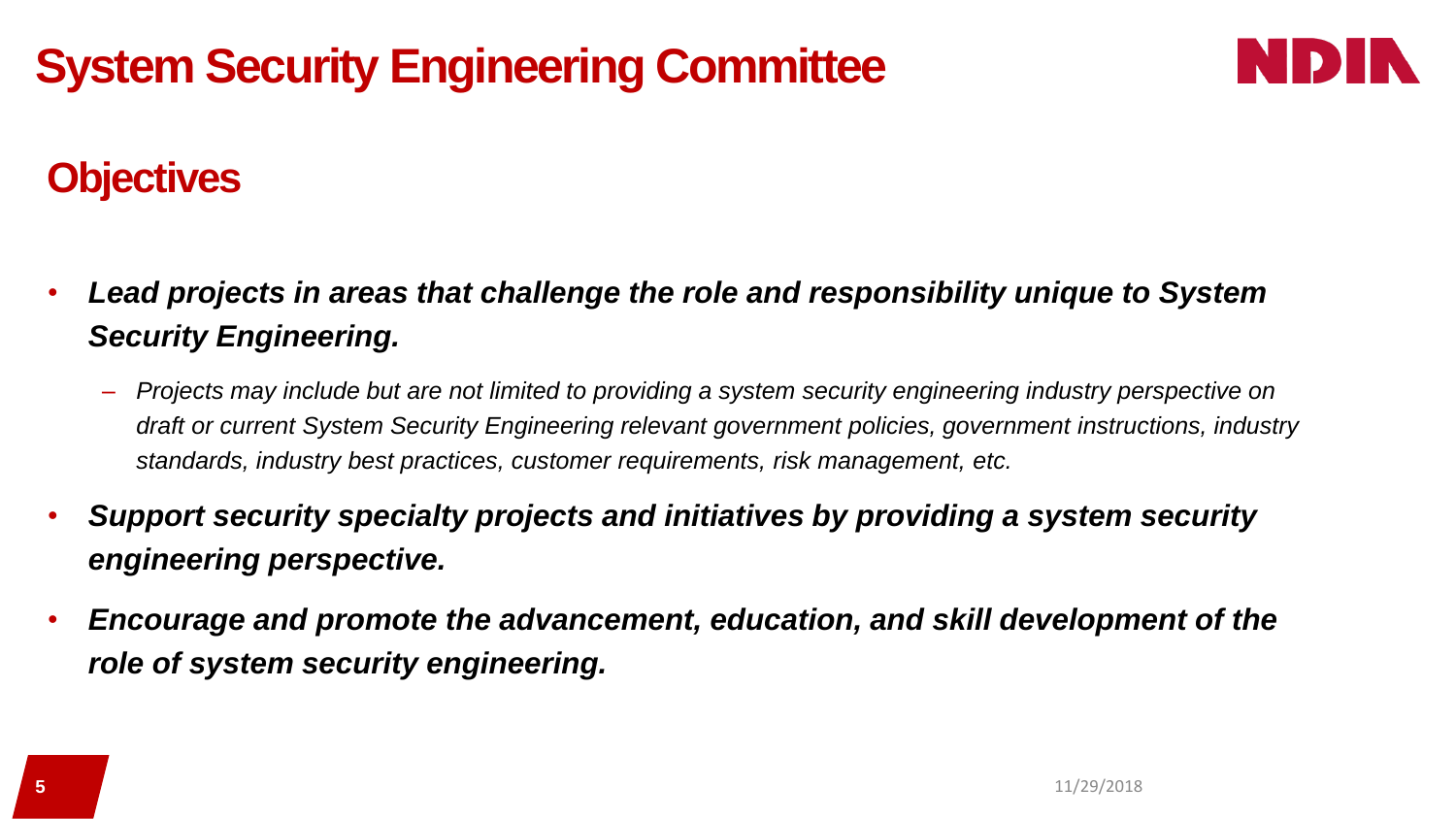# **System Security Engineering Committee**



#### **How do we operate?**

NDIA Systems Engineering Division (SED) Planning meeting in December. Attended by OSD & Services Executive Leaders & NDIA SED Committee Chairs OSD & Services communicate their plans and priority needs for the next year.

Committee Chairs work with their committee to draft a list of priority challenges & candidate projects.

1st meeting of the year, present both the Government SSE challenges and Industry SSE challenges.

The Committee then reviews and proposes projects to address the challenges / needs.

This process establishes the plan for the year. However as opportunities and needs are presented throughout the year, the committee has the opportunity to consider updating the plan.

The SSE Committee typically meets the afternoon of the NDIA Systems Engineering Divisional meetings which are posted on the NDIA Systems Engineering website. We also send out an e-mail to NDIA SSE Committee members so please let us know if you'd like to be added to the committee email list.

**We welcome and encourage participation at all skill levels.** 

**Welcome and highly encourage committee members to lead projects and foster collaboration with other security specialty committees and working groups.** 

**\*\*\* The number of projects, workshops, collaborations etc. along with the depth, quality, and level of rigor is dependent on the committee members commitment.**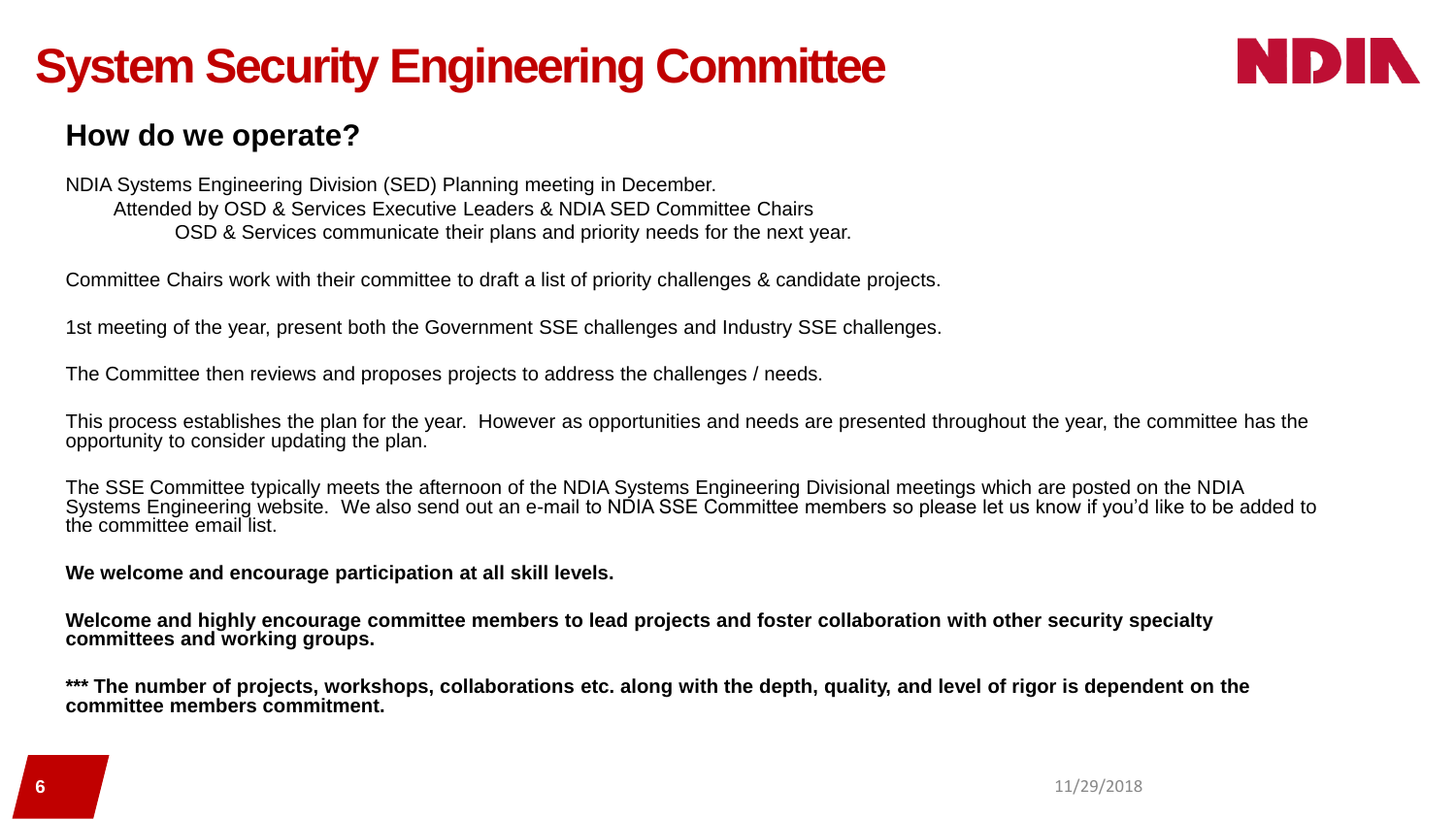## **Introductions & Around the Room**



- **Name**
- **Organization**
- **2018 Project Involvement**